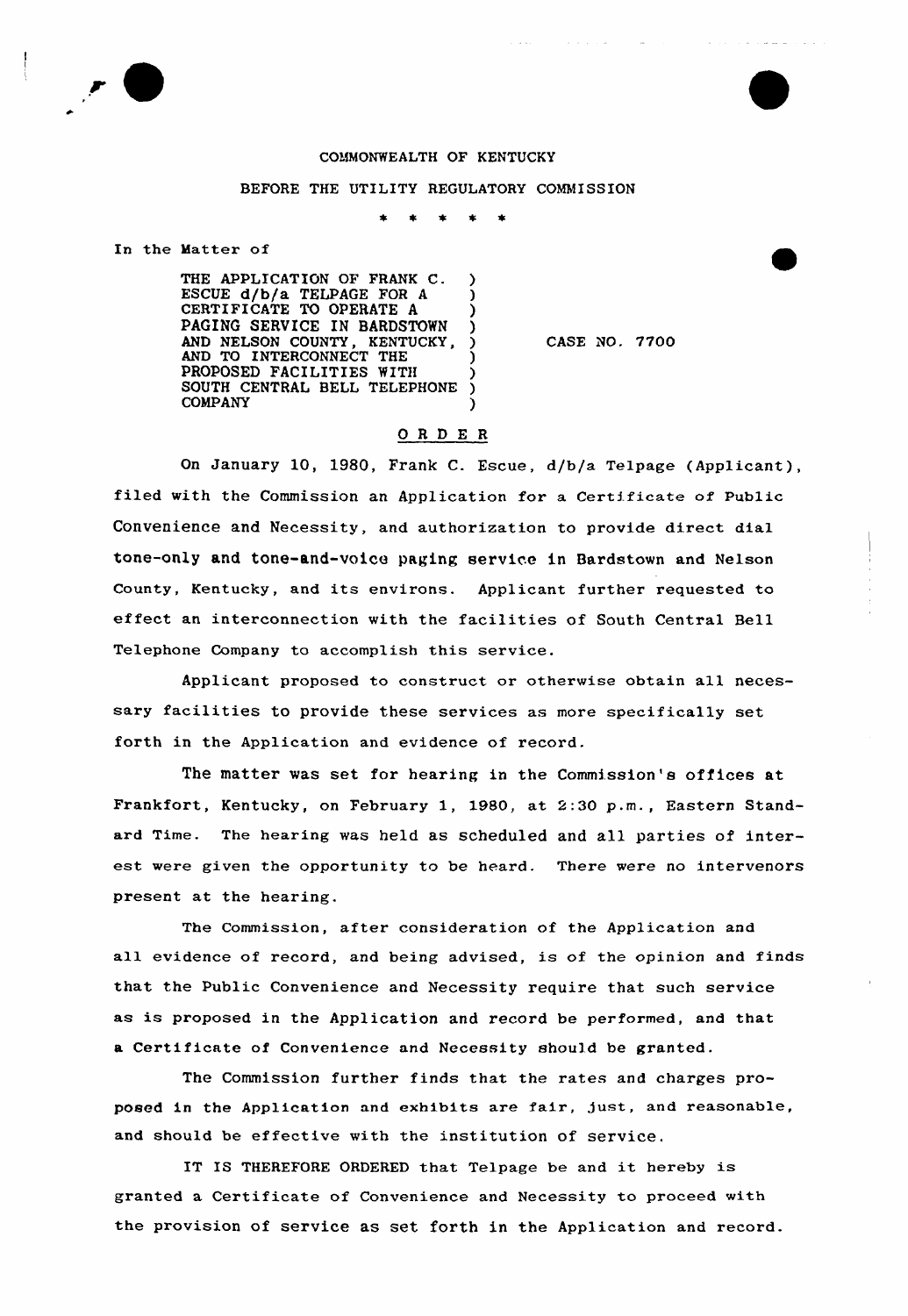IT IS FURTHER ORDERED that Telpage shall file with the Commission, at least thirty (30} days prior to the initiation of such service, its tariff setting forth its rules, regulations, and rates in the manner prescribed by the Regulations of the Commission.

IT IS FURTHER ORDERED that the rates and charges shown on Appendix "A", attached hereto and made a part hereof, be and they hereby are approved effective with the institution of the service approved herein.

Done at Frankfort, Kentucky, this 5th day of March, 1980.

UTILITY REGULATORY COMMISSION

 $\overline{\mathtt{Vi}}$ ge Chairma Man

~<br>*MWy RN*<br>Compissyoner

ATTEST: